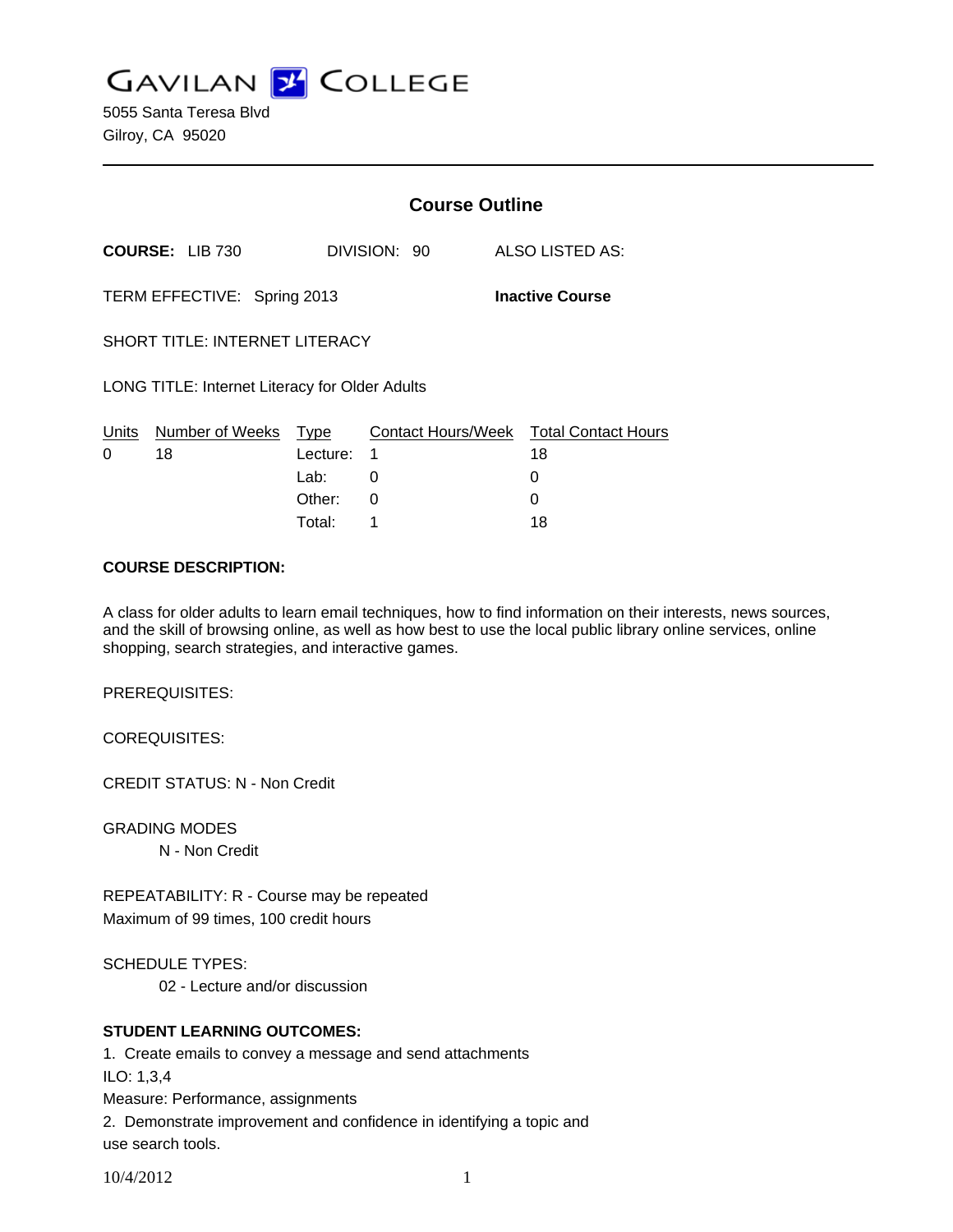ILO: 1,2,3 Measure: Performance assignments 3. Demonstrate improvement and confidence in locating, and evaluating usefulness of online resources and websites. ILO: 1,2.3,6 Measure: Performance assignments 4. Develop increased skills in Internet searching and online activities . ILO: 1.2.3.4.6 Measure: Performance assignments 5. Demonstrate increased interpersonal online communication skills ILO: 1,4,6 Measure: Performance

# **CONTENT, STUDENT PERFORMANCE OBJECTIVES, OUT-OF-CLASS ASSIGNMENTS**

Inactive Course: 09/24/2012

WEEK 1 3 HOURS

Older adults will manipulate the screen, opening browser windows and programs. Copy and paste. Moving around browser windows, e.g. home, URLs, refresh, reload, etc.

WEEK 2 3 HOURS

Older adults will create free email accounts, e.g. Yahoo. Send and

reply emails. Create email folders and address books. Send attachments including pictures.

WEEK 3 3 HOURS

Older adults will searching and finding information on the Internet.

WEEK 4 3 HOURS

Older adults will searching Gilroy Public library catalog and reserve items. Use the Library of Congress global gateways. Searching Gavilan

library databases.

WEEK 5 3 HOURS

Older adults will senior websites, e.g. AARP, FirstGov for seniors,

Senior Citizens WebPointer, Online Community for Seniors, and senior

discount sites. Searching social security, government, and news websites.

WEEK 6 3 HOURS

Older adults will hobbies, wellness, online shopping. Class review.

## **METHODS OF INSTRUCTION:**

Instruction, and discussions of assigned readings.

## **METHODS OF EVALUATION:**

The types of writing assignments required: Written homework Other: Worksheets The problem-solving assignments required: Homework problems The types of skill demonstrations required: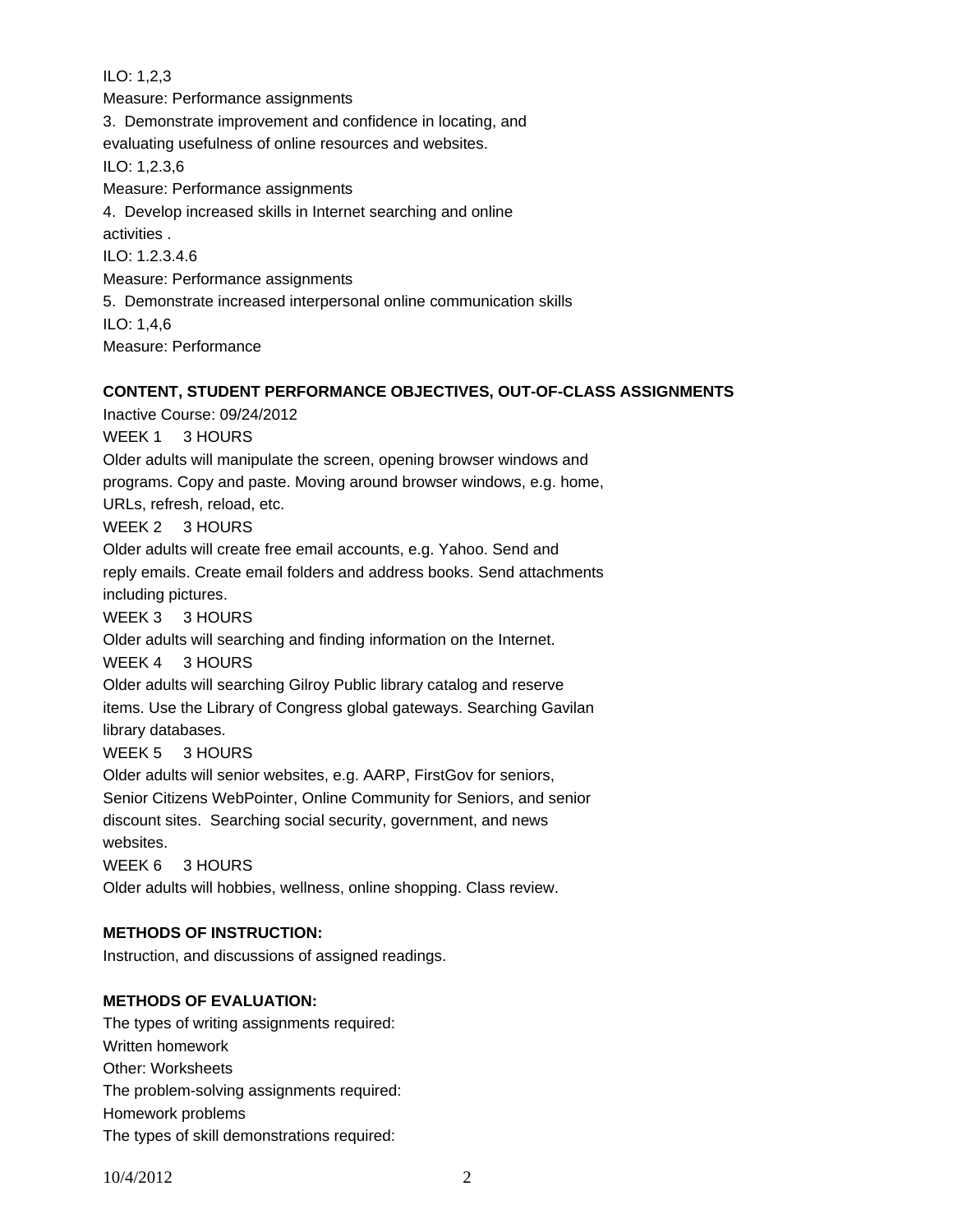Class performance Other: Worksheets The types of objective examinations used in the course: Multiple choice True/false Matching items Other: Small group projects Other category: Student satisfaction The basis for assigning students grades in the course: Writing assignments: 20% - 30% Problem-solving demonstrations: 10% - 20% Skill demonstrations: 20% - 30% Objective examinations: 10% - 20% Other methods of evaluation: 10% - 10%

## **REPRESENTATIVE TEXTBOOKS:**

#### **ARTICULATION and CERTIFICATE INFORMATION**

 Not Transferable UC TRANSFER: Not Transferable Associate Degree: CSU GE: IGETC: CSU TRANSFER:

#### **SUPPLEMENTAL DATA:**

Basic Skills: N Classification: L Noncredit Category: H Cooperative Education: Program Status: 2 Stand-alone Special Class Status: N CAN: CAN Sequence: CSU Crosswalk Course Department: CSU Crosswalk Course Number: Prior to College Level: Y Non Credit Enhanced Funding: N Funding Agency Code: Y In-Service: N Occupational Course: D Maximum Hours: Minimum Hours: Course Control Number: CCC000152229 Sports/Physical Education Course: N

10/4/2012 3